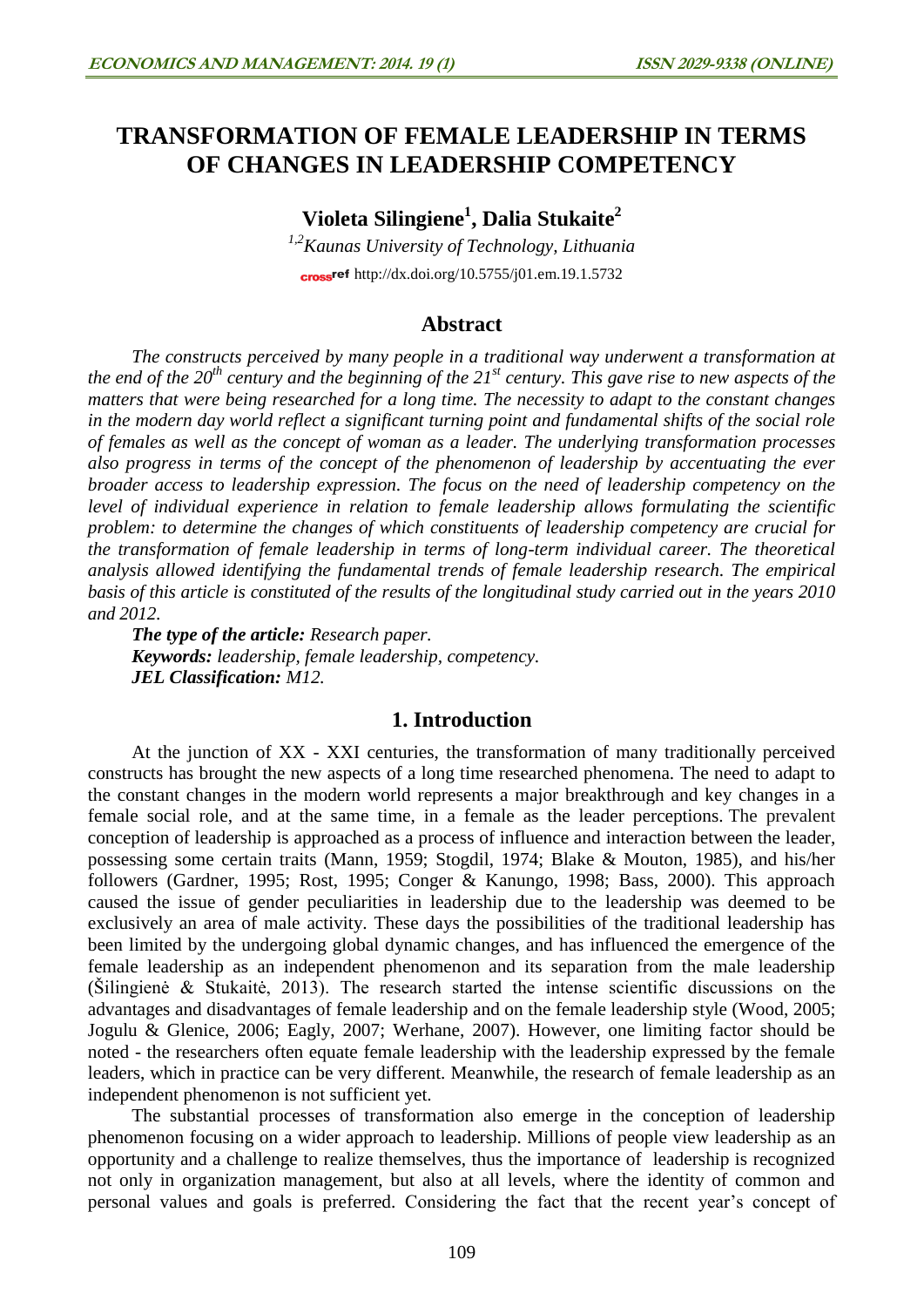leadership as competency has formed (Clark, 1996; Stramer, 1998, Mumford, Zaccaro, Harding, Jacobs & Fleishman, 2000), consequently new possibilities to expand the research of female leadership have occurred: to identify the female leadership peculiarities through leadership competency, without associating it with any particular organization environment.

The necessity of leadership competency is focused on the individual level, and interface with the female leadership allows to determine *the scientific issue* - what changes of the leadership competency elements are dominating in the transformation of female leadership in terms of an individual long-term career.

*The goal of the paper* is to identify the changes of the female leadership competency in the context of a long-term personal career.

The paper includes the abstract of the theoretical research of female leadership and the leadership competency based on the research methodology and results received. The key theoretical insights and the conclusions of the empirical research results are employed in the scientific discussion.

### **Theoretical background**

The scientific basis of this paper is the integration of two essential research insights associated with female leadership:

1. Formation of female leadership as an independent phenomenon;

2. Approach to leadership as competency.

*Formation of female leadership as an independent phenomenon.* The phenomenon of female leadership is a controversial object in the contemporary studies of leadership. On the one hand, for a long period researchers were challenged to define in essence whether female leadership could emerge and develop as an independent phenomenon. On the other hand, gender has always been distinguished as one of the significant traits of personal leadership (Zaleznik, 1977). According to Chin's (2007) consideration, the context of gender can be traced in all main evolution stages of leadership theories.

*Trait theory of leadership* was one of the first systematic and consistent attempts to study leadership. Trait approach focused on identifying the personal attributes (or traits) of leaders and emphasized the importance of traits in leadership. For years in multitude academic studies individual's characteristics such as intelligence, masculinity, dominance, ambition, courage and self-confidence contributed to leadership solely associated with masculine area and male activity (Mann, 1959; Zaleznik, 1977).

Around the mid-20th century, several major studies questioned a universal set of leaders' traits. As a result, scientific attention shifted to *modern theories of skills*, centering around the significance of technical, communicative, and conceptual skills necessary for effective leadership itself instead of focusing only on leaders' traits employed in the process of leadership (Katz, 1955; Mumford, etc., 2000; Northouse, 2009). Leadership studies declared the presence of significantly different skills that male and female possess as leaders. In comparison, male leaders are more prone to an individual decision making, impersonal reaction; tend to avoid analyzing the subtleties of interpersonal relationships. Meanwhile, the female leaders are rather proactive in communication, exhibiting the superior sociable skills with team members, appreciating collaboration.

*Leadership theories* determine leadership as a process of influence and interaction between leaders and followers in terms of setting and achieving goals (Bass, 2000; Gardner, 1995; Rost, 1995). The importance of gender issue in leadership is best reflected in the dominance of different leadership styles. Based on studies, male leaders tend to represent the transactional leadership style focusing on task and goal achievement while the female leadership style is often described as a transformational, oriented to visions and creative changes, based on personal respect, team formation and mutual trust (Werhane, 2007; Jogulu, Glenice, 2006; Wood, 2005).

Perspectively, the evolution of gender leadership theories has presupposed three essential trends of research associated with female leadership: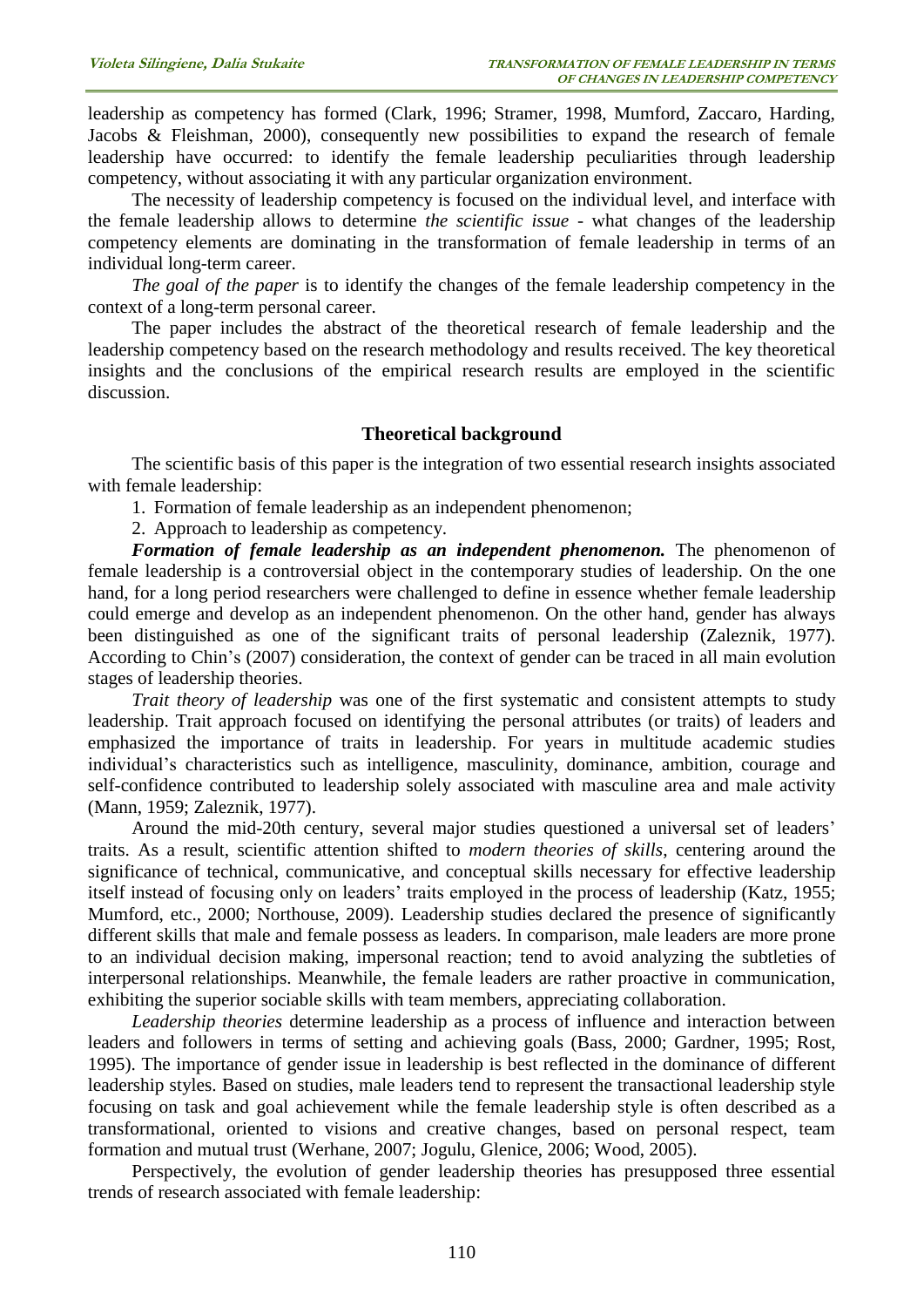- the first is derived directly from the studies of trait leadership and researches male as well as female leaders' personal traits and essential skills;
- the second is referred to leadership approach and focuses on the research of male and female leadership styles;
- the third is evolved from the broader approach to leadership phenomenon and its subject and concentrates on the research of female leadership as an independent phenomenon, evidently distinguishing it both from male leadership and from female leaders.

When identifying the peculiarities of female leadership based on two first trends of studies, researchers face some difficulties. Most scientists of these trends attempt to determine and focus mainly on similarities and differences in male and female leadership in terms of personal attributes, skills, and behavior characteristics. Two substantial approaches to manifestation of gender differences in leadership have been prevailed in the recent years' studies. The first approach alleges the absence of gender differences in leadership, i.e. male and female leaders should be viewed equally (Brinia, 2011; Andersen, Hansson, 2010). The second approach declares the existence of differences of male and female leadership, and the necessity to approach each gender's leadership differently (Powell, 2012; Arnold, Loughlin, 2013). Despite the scientific argumentation of both approaches, it has been identified, however, that female leaders do not always lead according to typical female leadership style. Often women who possess the inherent male leadership traits strive for high-ranking positions and elite executive roles.

Therefore, the latest scientific studies have revealed the importance of one fact: an evident separation of female leadership and female leaders. Chin *et al.* (2007) notes that in the English language the words "feminine" and "feminist" phonetically are quite similar, however, each of them conveys different meaning. The first describes the behavior, which is characterized by female gender, whereas the second relates to the women's movement for the equal rights and opportunities. Women pursue leadership in order to ensure social equality, the implementation of their visions of change and ethical principles, which often vary from male leaders' showcasing of aspiration for power and status in a demonstrative manner (Chin *et al.*, 2007).

Thus, two significant scientific assumptions have emerged. On the one hand, the researchers argue that female leaders can very differently express leadership itself. On the other hand, female leadership is not only important for a woman who is appointed in a high ranking or key position, but also for one who is employed in other dynamic areas of social life: raising the children, doing not necessarily very important and responsible work. Female leadership is broadly manifested in all levels of life, and is not limited solely to work environment. This paper focuses on the deeper analysis of female leadership as an independent phenomenon rather than on female leadership itself.

*Approach to leadership as competency.* The scientific studies so far perceive certain limitations in terms of female leadership. The issue of limitations is consequently conditioned by relatively narrow concept of leadership approach. Most scientists identify female leadership with female leadership style, which in turn indicates certain behavior peculiarities. Researchers have aimed to prove that the separate set of particular female traits assists in forming female leadership style (Werhane, 2007; Jogulu, Glenice, 2006; Wood, 2005). Regarding the aspects of female leadership manifestation on an individual level has caused a limited approach issue in Female leadership is viewed involving into a reasonably wider context. From this perspective, the direct relation to the shifts in the contemporary leadership paradigm influenced the occurrence of modifications in the concept of the leadership phenomenon and its subject. Thereby, the scientific studies observed certain tendencies further developing controversially both the object of leadership, i.e. which is comprehended as leadership, and its subject, i.e. in terms of what or who leadership is applied or analyzed. The research of process leadership clearly discerns two subjects: a leader possessing relevant leadership traits and behavior model, and a follower possessing some traits and attributes inherent to a leader.

The first researchers of trait leadership Mann (1959), Bleik and Mouton (1985), and Stogdil (1974) focused on identifying the innate qualities and characteristics possessed by leaders. It was believed that people were born with these traits, and that leader traits could not be developed or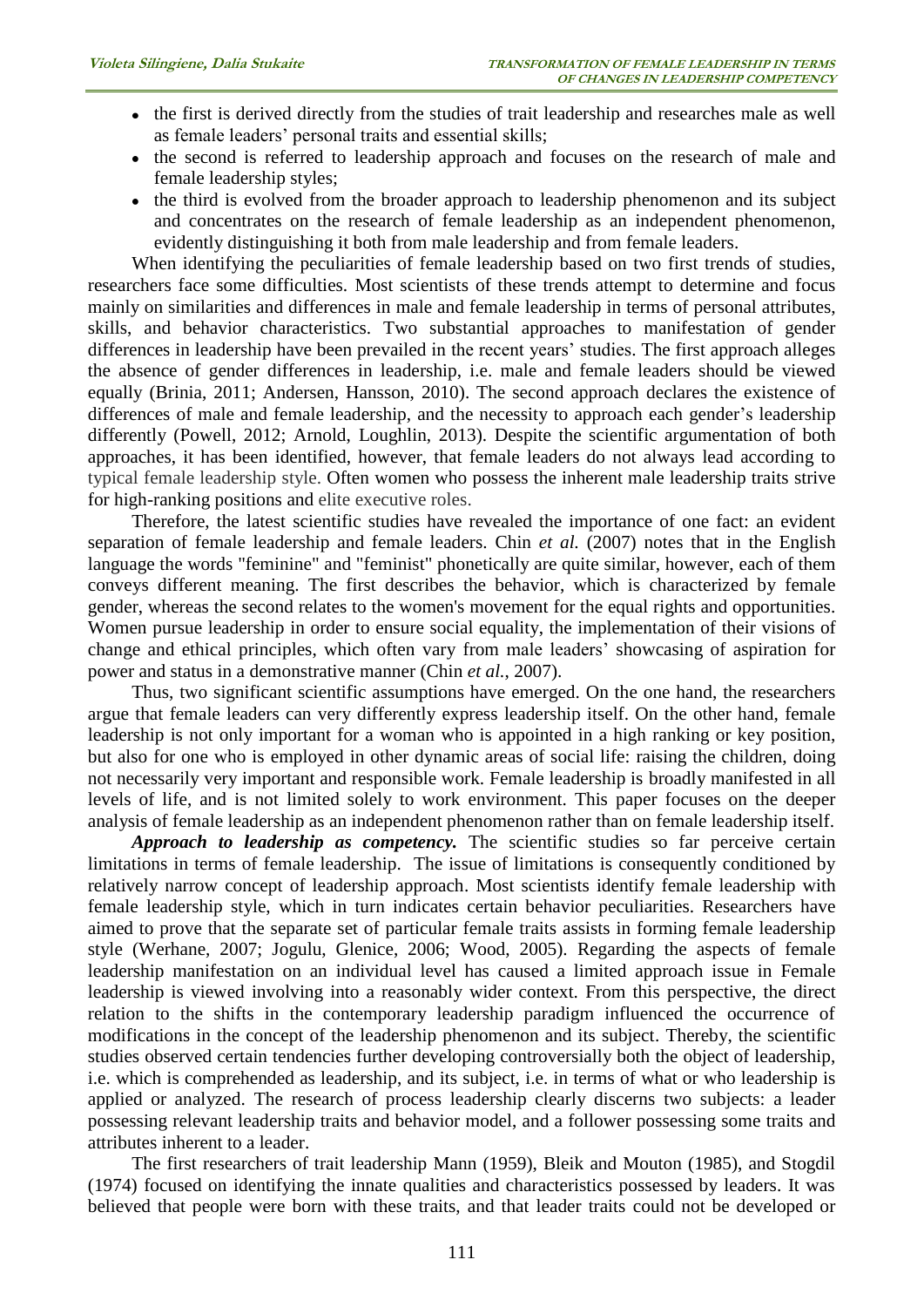acquired. However, the theoretical research concentrated on determining the specific leadership traits and failed to reveal them fully. This way the approach of trait leadership has resulted in perception that people without specific leader attributes are prevented from becoming a leader. Later findings of Bennis and Nanus (1998) expanded trait leadership approach, which stated that leadership skills could be developed and acquired. Research has made a transit from studying leader traits to defining the prerequisite skills and competency for a leader Clark, 1996; Mumford *et al.*, 2000; Bristow and others, 2005). According to Bristow *et al.* (2005), leadership is best defined as a set of skills assisting to direct the activities of others towards achievement of common goals. Thus, the approach to leadership itself has expanded, i.e. leadership has been studied not only as a process of influence and interaction between the leaders and the followers but also as a competency prerequisite to a successful operation (Šilingienė, 2011).

However, in terms of leadership competency its clear separation from leader's competencies is needed to be highlighted. In the scientific literature as well as in practice competencies of leader are most frequently identified as such extending beyond the traditional range of competencies. Back in 1995, Katz suggested a three-skill model according to which an efficient leadership depended on three consecutive key skill groups: technical, human and conceptual (Katz, 1955). Stramer (1998) proposed to use a leadership pyramid consisting of several levels, starting with the technical knowledge ending with personal attributes. In these models, leadership competency is approached as an integrated part of the general competency model. Leadership is defined as competency by employing its incorporation in the general competency model (see Figure 1).

Leadership competency is revealed in the fourth and the fifth levels of competencies. The following two qualitatively different groups are assigned to leadership competency: personal attributes of the leader and leadership skills. Personal attributes of the leader cover all skills related to an individual's personal qualities, attitudes, self-perception and values. This level of competencies also conditions personal views and abilities to focus on a successful activity. The highest level of competencies presents leadership skills associated with superior ability to work purposefully in terms of striving for personal goals as well as commanding others to achieve common goals.



**Figure 1.** General Competency model designed by the authors

The competency models have generated some conceptual shortcomings. Nevertheless, these models are widely applied in management practice. When hiring managers, they are used in the processes of selection, assessment, self-analysis and feedback as well as an instrument to create the programs of education and development (Skaržauskienė, 2010). During the recent years, the practice of competency models has spread extensively in various fields of human resources management.

Competency models have bonded experience and knowledge, and it has turned them to become a useful mean to guide in expanding organization (Hollenbeck *et al.*, 2006). The provision of this paper aims to reveal that leadership competency model can be applied to identify the peculiarities of female leadership.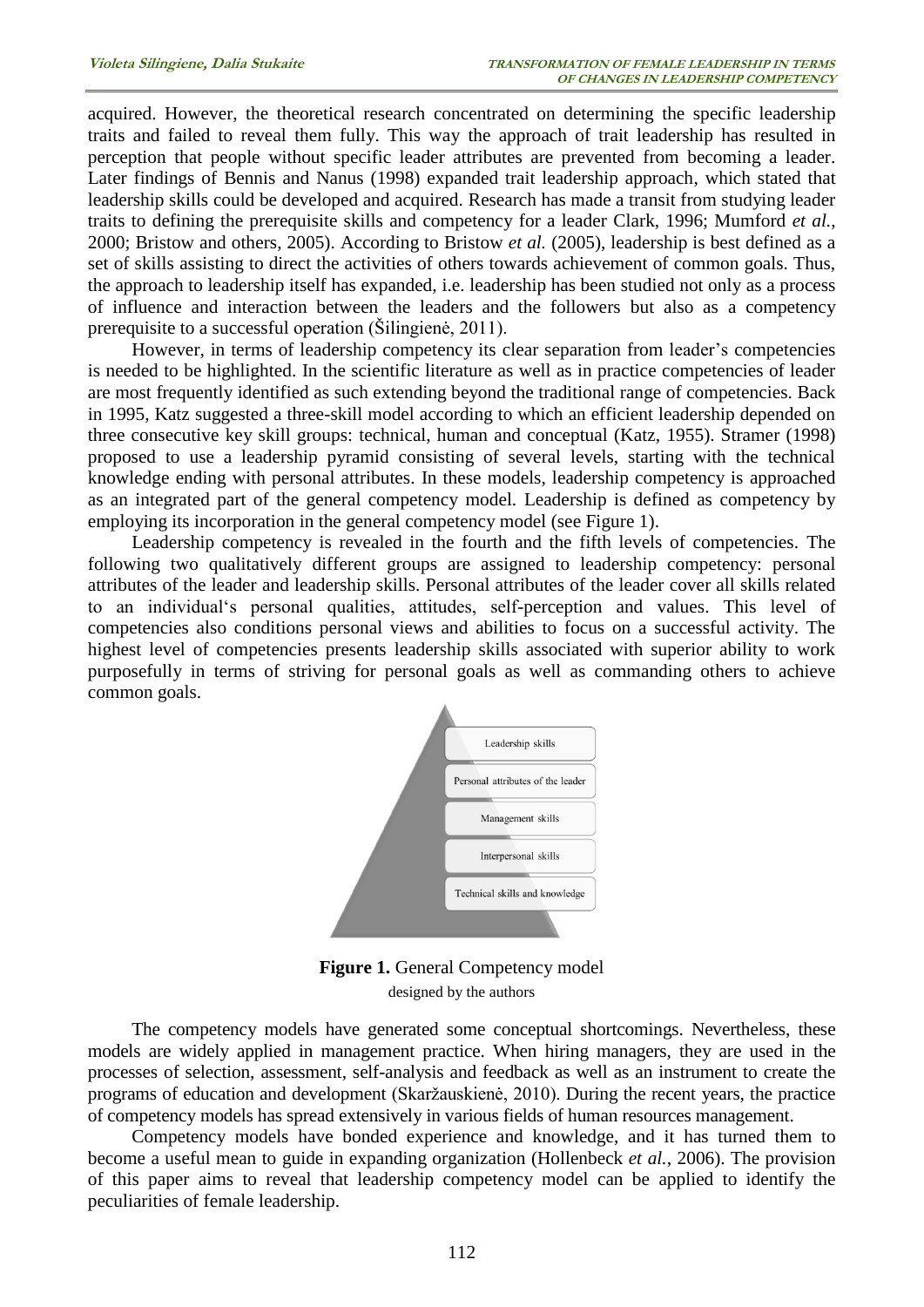The modern attitude towards organization management and the need of personal leadership in the contemporary world conditioned the approach stating that leadership is an attribute required both for the leaders in high-ranking official positions and for all the people on the individual level. This way, the approach to the leadership subject has expanded as well, i.e. on the organization level; leadership competency has been assigned to manager as well as employee, and on the individual level – to an individual person seeking his/her personal and career goals. Thus, a new and far wider approach of researching gendered leadership was formed: identifying the manifestation of the peculiarities of female leadership on the individual level via leadership competency without associating it with the specific organization.

Summing up the contemporary research approaches to complex gender leadership allows stating that the unified scientific consensus has not been reached. Identifying new facts about female leadership requires purposeful widening of the scientific research of this field with the new aspects of leadership. Therefore, a consequent integration of female leadership as an independent phenomenon and leadership as competency leads to a certain transformation involving the importance of leadership competency in female leadership in terms of successful personal long-term career. This in turn presupposes the necessity of further scientific research of this field.

#### **2. Method**

The empirical research of this paper has two main objectives:

- 1. To identify the importance of leadership competency;
- 2. To determine the changes of the leadership competency elements in the context of individual's personal career.

The choice of research method - longitudinal study – was conditioned by the research objectives. Longitudinal study enables not only to perceive and reveal the dynamics of social processes, but also to assess the intensity and trend of changes (Taljūnaitė, 2008). Ahlstrom and Karlsson (2009) state the following concerning longitudinal studies "Conducting longitudinal research implies studying the phenomena over time". The research method of tendencies, identifying change model, was applied based on the objectives of this empirical research and the types of longitudinal study (Menard, 2002). Trend research is one of the most popular types of longitudinal study (Ruspini, 2002). The study researches the same phenomenon (in this case – female leadership) at different time points. Female leadership was empirically researched twice: first - in 2010, second - in 2012. Both times a convenience sample was used: the researcher employs any subjects available to participate in the research study, in this case, female students studying for master's degree in business and management at Kaunas University of Technology. In both cases, the respondents varied, however, the same questionnaire was used. Such study ensures the comparability of the research results.

The results obtained by the scientific literature method of analysis and synthesis founded the methodological basis of questionnaire. This resulted both designing and improving leadership competency model and the need to identify the elements describing competency (see Table 1).

Leadership competency model presented is general and is not associated with a particular area of activity or position held at work.

The survey was carried out in writing. The respondents received 16 concepts, corresponding to the identified elements of leadership competency. The participants had to evaluate them by responding to the question: "How important is it for your personal career?" The assessment of importance was performed by employing the Likert 5-point scale (1-completely irrelevant, 5-very important). The research results were analyzed according to the descriptive statistics ratings: as mean, standard deviation. The calculation of the mean of scores given by the respondents showed the importance of the elements of leadership competency groups. The importance of a certain competency group was defined by the mean importance of its elements. The changes of the elements of leadership competency groups in terms of time passage were identified by comparing the results of two researches (the importance of elements and the importance of leadership competency groups) carried out throughout 2010 and 2012.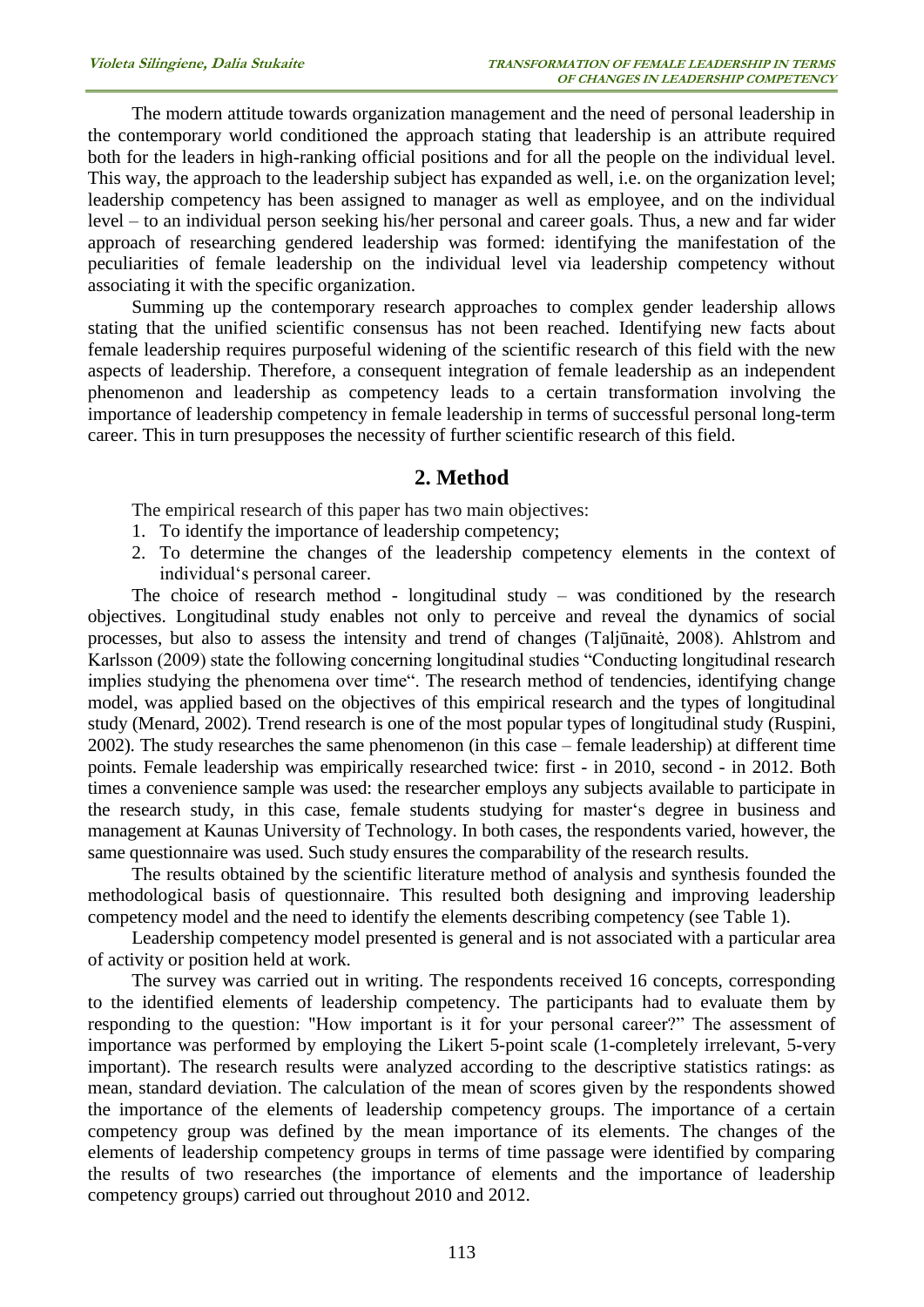| Leadership<br>competency group | <b>Elements</b>                  | <b>Authors</b>                                                                                        |
|--------------------------------|----------------------------------|-------------------------------------------------------------------------------------------------------|
|                                | charisma                         | House, 1977; Bryman, 1992; Bass, 1985;<br>Conger, Kanungo, 1987                                       |
|                                | self-confidence                  | Spencer, L. M. & Spencer, S.M.; Byham,<br>Smith, Peace, 2002; Stramer, 1998;<br>Boyatzis, McKee, 2006 |
| Personal attributes of a       | responsibility and commitment    | Stramer, 1998                                                                                         |
| leader                         | inspiring motivation             | Bass, 1985; Mumford et al., 2000                                                                      |
|                                | empathy                          | Stramer, 1998; Boyatzis, McKee, 2006                                                                  |
|                                | positive thinking                | Byham, Smith, Peace, 2002                                                                             |
|                                | initiative                       | Byham, Smith, Peace, 2002                                                                             |
|                                | courage                          | Hersey, Blanchard, Jonson, 2007                                                                       |
|                                | decisiveness                     | Conger, Kanungo, 1987; Hersey,<br>Blanchard, Jonson, 2007                                             |
| Leadership skills              | formulation of vision and goals  | Byham, Smith, Peace, 2002, Bass, 1985;<br>Bryman, 1992; Conger, Kanungo, 1987                         |
|                                | presentation of vision and goals | Byham, Smith, Peace, 2002; Bass, 1985;<br>Bryman, 1992; Conger, Kanungo, 1987                         |
|                                | emotional competence             | Goleman, Boyatzis, McKee (2007)                                                                       |
|                                | self-presentation skills         | Byham, Smith, Peace, 2002                                                                             |
|                                | image building                   | Byham, Smith, Peace, 2002                                                                             |
|                                | public speaking skills           | Boyatzis, R.E.                                                                                        |
|                                | empowerment                      | Byham, Smith, Peace, 2002                                                                             |

The respondents of the research were a group of students (female) studying for master's degree in business and management. The participants of the survey in 2010 included 34 women while the respondents of the survey in 2012 consisted of 14 women.

# **3. Results**

The empirical research of this paper is based on the results of the longitudinal study conducted in 2010 and 2012 the study.The goal of the study was to identify the need of leadership competency and determine the changes of the leadership competency elements. The research results revealed what elements of leadership competency are important and what the essential changes of female leadership competency occurred. The theoretical statement that leadership is important to any person who strives for his/her personal goals and is not associated with a high-ranking management position within organization was confirmed: both leadership competency group (personal attributes of a leader and leadership skills) are important in a long-term personal career context. The changes of importance of these competency group have highlighted two specific results. While the importance of personal attributes of a leader remained almost unchanged, the need of leadership skills increased highly. The most significant changes noticed in assessing the importance of the separate elements of female leadership competency.

*The need of leadership competency.* Based on the analysis of the results obtained in 2010 and 2012, it can be noted that the importance of both leadership competency groups is sufficiently great. According to the assessment, the mean value is higher than 4 in all cases (see Table 2).

|         | <b>Personal attributes of the leader</b> |      | <b>Leadership skills</b> |      |  |
|---------|------------------------------------------|------|--------------------------|------|--|
|         | <b>2010</b>                              | 2012 | <b>2010</b>              | 2012 |  |
| Mean    | 4.24                                     | 4.19 | 4.11                     | 4.40 |  |
| St.Dev. | 0.54                                     | 0.32 | 0.57                     | 0.41 |  |
| Minimum | 3.11                                     | 3.67 | 3.71                     | 3.14 |  |
| Maximum | 5.00                                     | 4 78 | 5.00                     | 5.00 |  |

**Table 2.** Importance of leadership competency groups throughout 2010 and 2010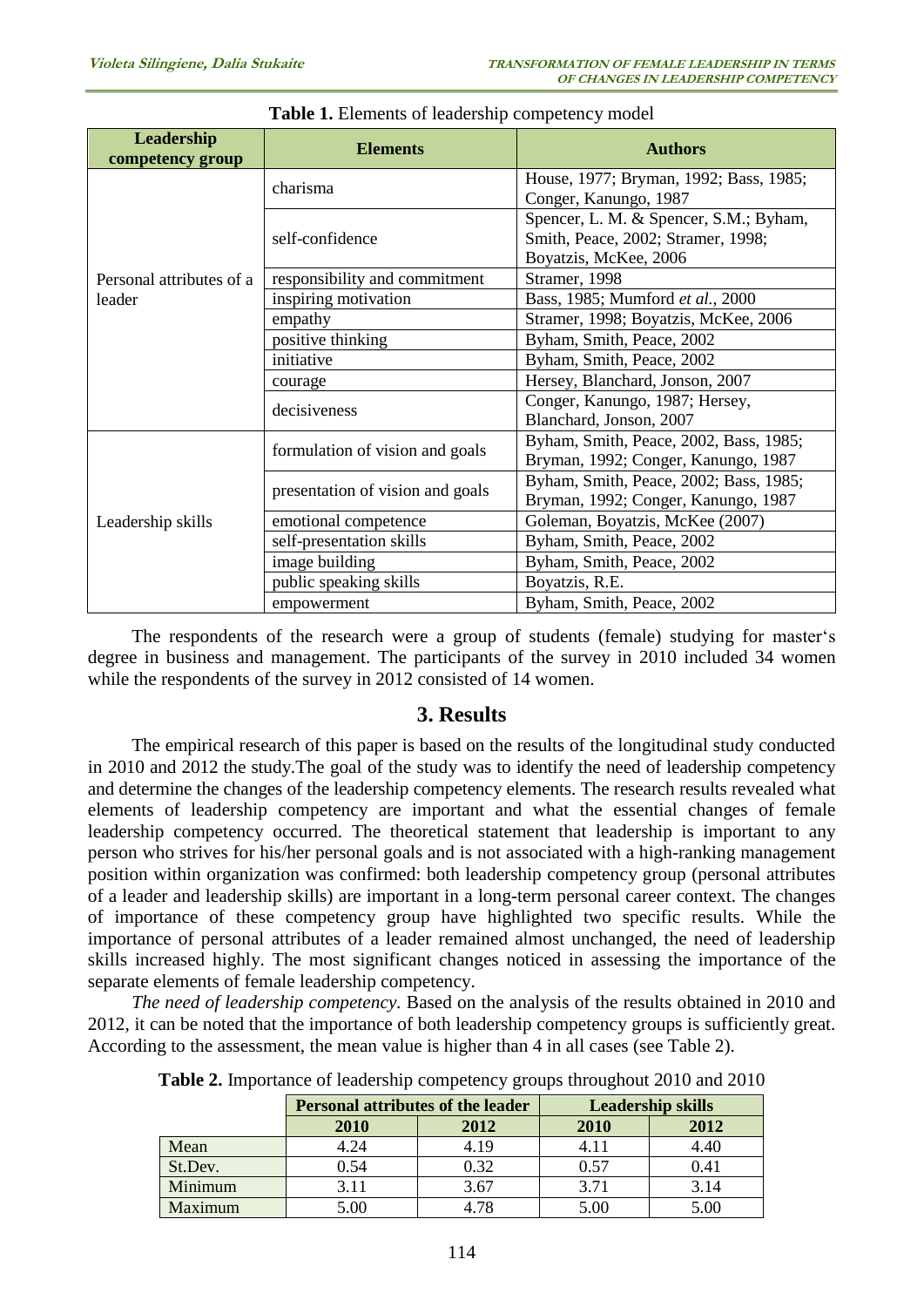When comparing the shifts of the importance of leadership competency groups with each other, it should be noted that in 2010 the competency group *personal attributes of the leader* was more important than the competency group *leadership skills.* Meanwhile*,* in 2012 the importance of these leadership competency groups shifted: the importance of *leadership skills* become greater than the importance of *personal attributes of the leader*. The analysis of the changes of the importance of the specific leadership competency group in terms of time passage states that the importance of the group *personal attributes of the leader* has decreased (a difference of - 0.05) and the importance of the group *leadership skills* has increased in 0.29 points. These changes were conditioned by the shifts in the respondents' opinion when assessing the importance of the separate elements of leadership competency groups. The assessment of the key five elements of leadership competency throughout 2010 and 2012 (see Table 3) has revealed the certain changes. While in 2010 the respondents' choice of priority was the competency elements included in *personal attributes of the leader* (4 elements of 5, when 3 of them were the most important ones, and 1in  $5<sup>th</sup>$  place), in 2012 the importance of *personal attributes of the leader* and *leadership skills* shifted. The elements of *leadership skills* group were dominating in the first two places in terms of the distribution of the key elements. It should be noted that throughout 2010 and 2012 the list of the top five elements slightly changed. In 2012, compared with 2010, *self-presentation skills* were included in the top-5 list and *positive thinking* excluded from it. The presented data can affirm that a qualitative research of what leadership competency elements are the most important is based on the perception of the relevance of these elements for the individual's career in general rather than on the practice in the certain organization or the positions held.

| <b>2010</b>                      |             | 2012                             |             |
|----------------------------------|-------------|----------------------------------|-------------|
| <b>Competency elements</b>       | <b>Mean</b> | <b>Competency elements</b>       | <b>Mean</b> |
| 1. responsibility and commitment | 4.853       | 1. public speaking skills        | 4.786       |
| 2. self-confidence               | 4.588       | 2. self-presentation skills      | 4.571       |
| 3. the initiative                | 4.412       | 3. responsibility and commitment | 4.500       |
| 4. public speaking skills        | 4.412       | 4. self-confidence               | 4.500       |
| 5. positive thinking             | 4.353       | 5. the initiative                | 4.429       |

**Table 3.** The importance of the top-5 leadership competency elements throughout 2010 and 2012

*Note*: in the table, the competency elements of the *personal attributes of the leader* group appear *in the italic style.*

The analysis of the changes of leadership competency elements within the group, leads to observation that the key elements of each group shifted differently (see Table 4). The key five elements in the group of *personal attributes of the leader* have remained the same while their importance decreased in all cases. In the group of *leadership skills,* only two key elements have not changed, but their importance has grown significantly (0.374 points in terms of *public speaking skills* and 0.366 points in terms of *self-presentation skills*).

In the respect of the general research results in terms of the importance of the shifts of elements, it can noted that in 2010 the significance of three leadership competency elements was evaluated to be less than 4 (according to the 5-point rating scale). The contribution of the ratings showed the following values: *Charisma* (3.912; in the group *personal attributes of the leader)*, *Empathy* (3.294; in the group *personal attributes of the leader)*, *Empowerment* (3.912; in the group *leadership skills*). In 2012, all the elements of the *leadership skills* group were of greater significance (value higher than 4 points), while only one element *Courage* (3.929) in the group of *personal attributes of the leader* was rated less than 4 points.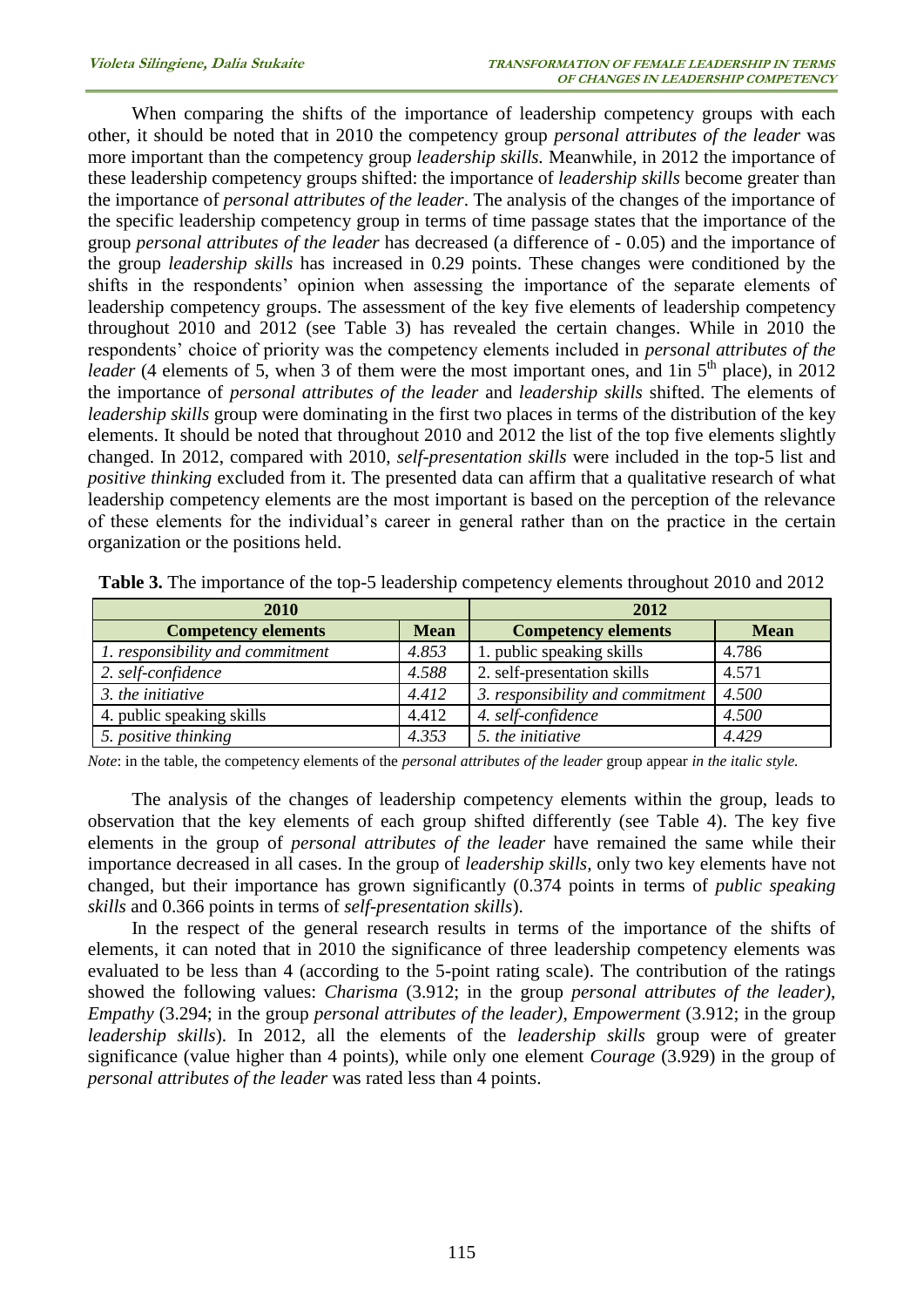| <b>Personal attributes of the leader</b>        |       |                                        |       |  |  |
|-------------------------------------------------|-------|----------------------------------------|-------|--|--|
| 2010                                            |       | 2012                                   |       |  |  |
| Competency elements<br>Mean                     |       | Competency elements                    | Mean  |  |  |
| 1. Responsibility and commitment                | 4.853 | 1. Responsibility and commitment       | 4.500 |  |  |
| 2. Self-confidence                              | 4.588 | 2. Self-confidence                     | 4.500 |  |  |
| 3. Initiative                                   | 4.412 | 3. Initiative                          | 4.429 |  |  |
| 4. Positive thinking                            | 4.353 | 4. Positive thinking                   | 4.143 |  |  |
| 5. Courage                                      | 4.324 | 5. Inspiring motivation                | 4.143 |  |  |
| 6. Decisiveness                                 | 4.265 | 6. Charisma                            | 4.143 |  |  |
| 7. Inspiring motivation                         | 4.147 | 7. Decisiveness                        | 4.000 |  |  |
| 8. Charisma                                     | 3.912 | 8. Empathy                             | 4.000 |  |  |
| 9. Empathy                                      | 3.294 | 9. Courage                             | 3.929 |  |  |
| <b>Leadership skills</b>                        |       |                                        |       |  |  |
| 2010                                            |       | 2012                                   |       |  |  |
| Competency elements                             | Mean  | Competency elements                    | Mean  |  |  |
| 1. Public speaking skills                       | 4.412 | 1. Public speaking skills              | 4.786 |  |  |
| 2. Self-presentation skills                     | 4.206 | 2. Self-presentation skills            | 4.571 |  |  |
| 3. Image building                               | 4.088 | 3. Presentation of vision and goals    | 4.429 |  |  |
| 4. Formulation of the vision and goals<br>4.059 |       | 4. Emotional competence                | 4.286 |  |  |
| 5. Presentation of vision and goals<br>4.059    |       | 5. Empowerment                         | 4.286 |  |  |
| 6. Emotional competence<br>4.000                |       | 6. Formulation of the vision and goals | 4.214 |  |  |
| 3.912<br>7. Empowerment                         |       | 7. Image building                      | 4.214 |  |  |

| <b>Table 4.</b> The importance of the elements of leadership competency groups |  |  |
|--------------------------------------------------------------------------------|--|--|
|--------------------------------------------------------------------------------|--|--|

If the importance of the elements such as *Empathy, Charisma,* and *Initiative* in the group of *personal attributes of the leader* grew in terms of the significance of the changes of leadership competency elements, the importance of the rest elements fell (see Figure 2). Regardless of the greatest surge of the *Empathy* importance (0.706 points), this element remains among the least important ones. The significance of *Responsibility and commitment* and *Courage* plummeted down sharply (0.353 and 0.395 points respectively). Within the group of *Leadership skills,* the importance of entirely all elements has increased more in 2012 than in 2010. *Public speaking skills* and *Empowerment* have emerged as the most important elements (0.374 points each), and *Selfpresentation skills* and *Presentation of vision and goals* – as less important (0.370 and 0.366 points respectively). The least shift in the respondents' opinion has noticed in terms of the *Formulation of the vision and goals* and *Image building* elements: their importance has increased 0.155 and 0.126 points accordingly.



**Figure 2.** Changes in the importance of *Personal attributes of the leader* and *Leadership skills*  elements within the leadership competency groups throughout 2010 and 2012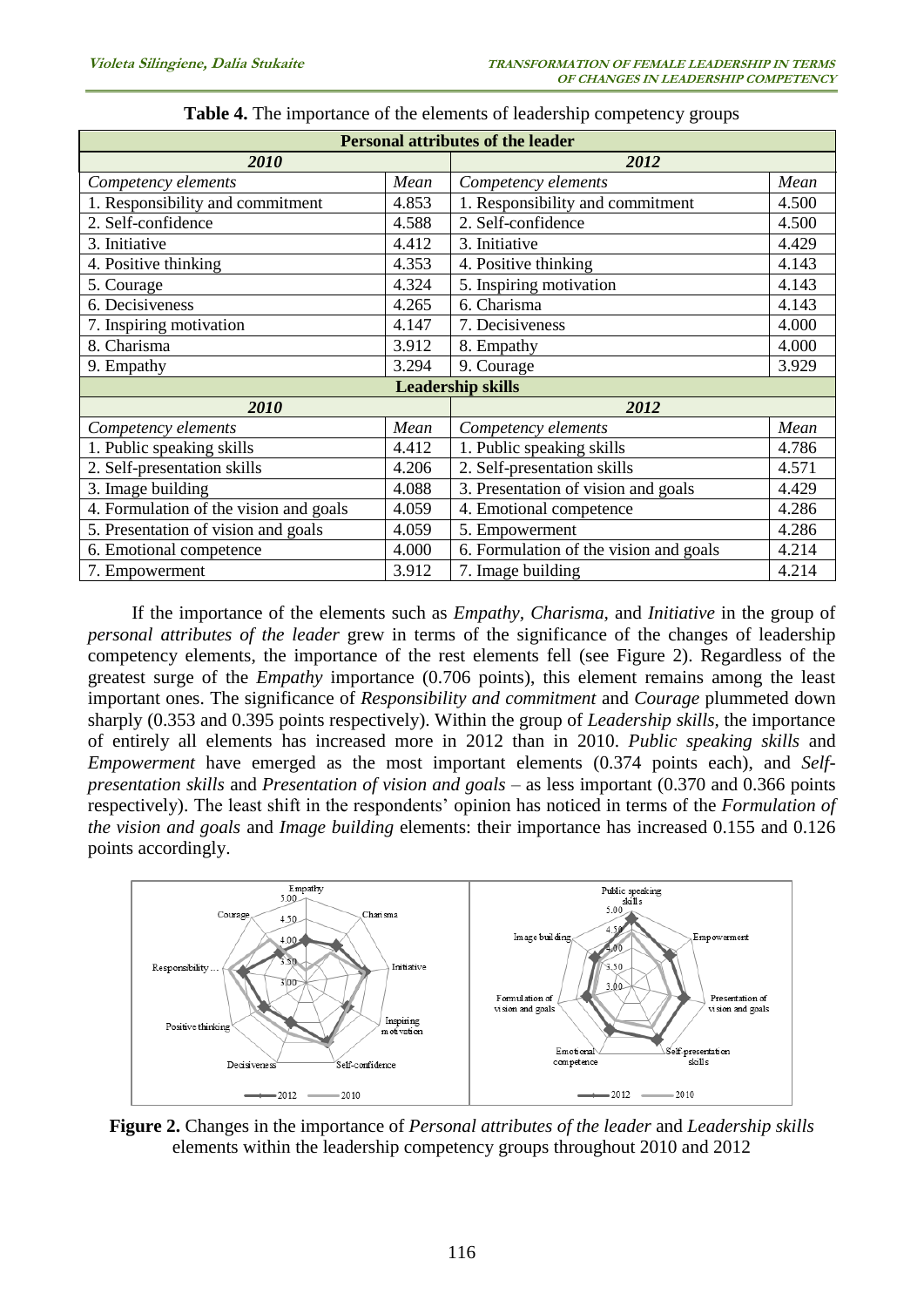Summing up the research results it can be concluded that leadership is important to every person who has certain goals in life and is not directly related to the managing position in an organization. The results received demonstrate that in the context of personal career the importance of leadership competency elements varies depending on the changing environment and the requirements for a person in terms of success.

## **4. Discussion**

The paper is of scientific relevance due to both revealing the new insights on female leadership and expanding the object of this research. The approach towards the changes in leadership competency affects the transformation of female leadership in the context of an individual long-term career, and implements the transition of this research phenomenon from the traditional aspects to the new ones. It should be noted that the results received from the empirical research have confirmed the theoretical insights on the importance of female leadership on the individual level, focusing not on the organization environment but rather on the fulfillment of the personal career goals. The possibility to define the implementation of the female leadership peculiarities is considered as a significant result of this empirical research. Female leadership in terms of the personal attributes of a leader is primarily based on the responsibility and commitment, self-confidence and initiative. The emphasis on the personal attributes proves the fact that in the contemporary world the female activity has increased in all areas of life. This increase is conditioned by the strong surge in the females' inner perception of self-value. New insights confirm the scientific (Jogulu & Glenice, 2006, Chin *et al.*, 2007) statements that from the beginning of XX century, when the first female movement wave gained a right to vote, female leadership has undergone major changes expanding female leadership from family to politics, science and business environment. The manifestation of female leadership is specific by demonstrating the leadership skills: good public speaking skills, the ability to present themselves and their visions and goals. From the perspective of changes in leadership competency in terms of time passage, it can be stated that the need in leadership skills has increased remarkably indeed. The results in terms of personal career identify that the importance of the leadership competency elements may vary depending on the changing environment. The latter empirical results concur with Chin's *et al*. (2007) statement that the theories of skills and processes were rather important in female leadership emphasizing the possibility for leadership skills development, and presuppose a personal development perspective and can be actually applied to creating the programs of personal training and education. The results received assert Lundeman & Erlandson (2007) statement that the relevant skills for organization managers are not obtained naturally, thus, they are to be acquired and developed. In summary, the empirical research data confirms the present occurrence of the major changes in leadership. Since the research is not representative, it does not allow us to bring the comprehensive conclusions and state the definite qualitative changes in female leadership. The further and deeper research is required. The research is valuable due to a number of new issues arosen for discussion.

On the other hand, a number of new issues for discussion arise. Is the need of female leadership completely identified with its manifestation? Is the leadership competency manifested in feminine leadership as well? How is the female leadership different itself in the different contexts of environment? All this opens up the new prospects for the research of female leadership as an independent phenomenon from the various angles.

Firstly, the further research of the competency in female leadership is needed to determine not only the significance of this type leadership, however, and its inherent character. The expanded study would allow setting both a more balanced point of view towards the manifestation of female leadership and the key perspectives in the programs of personal training and education. The second important strand for the further research relates to the necessity to base the existing empirical insights on the differences in feminine leadership *vs.* female leadership. In recognition of these differences, it is also important to identify that the key attributes influencing the occurrence of differences exists. The third trend of research would include the manifestation of female leadership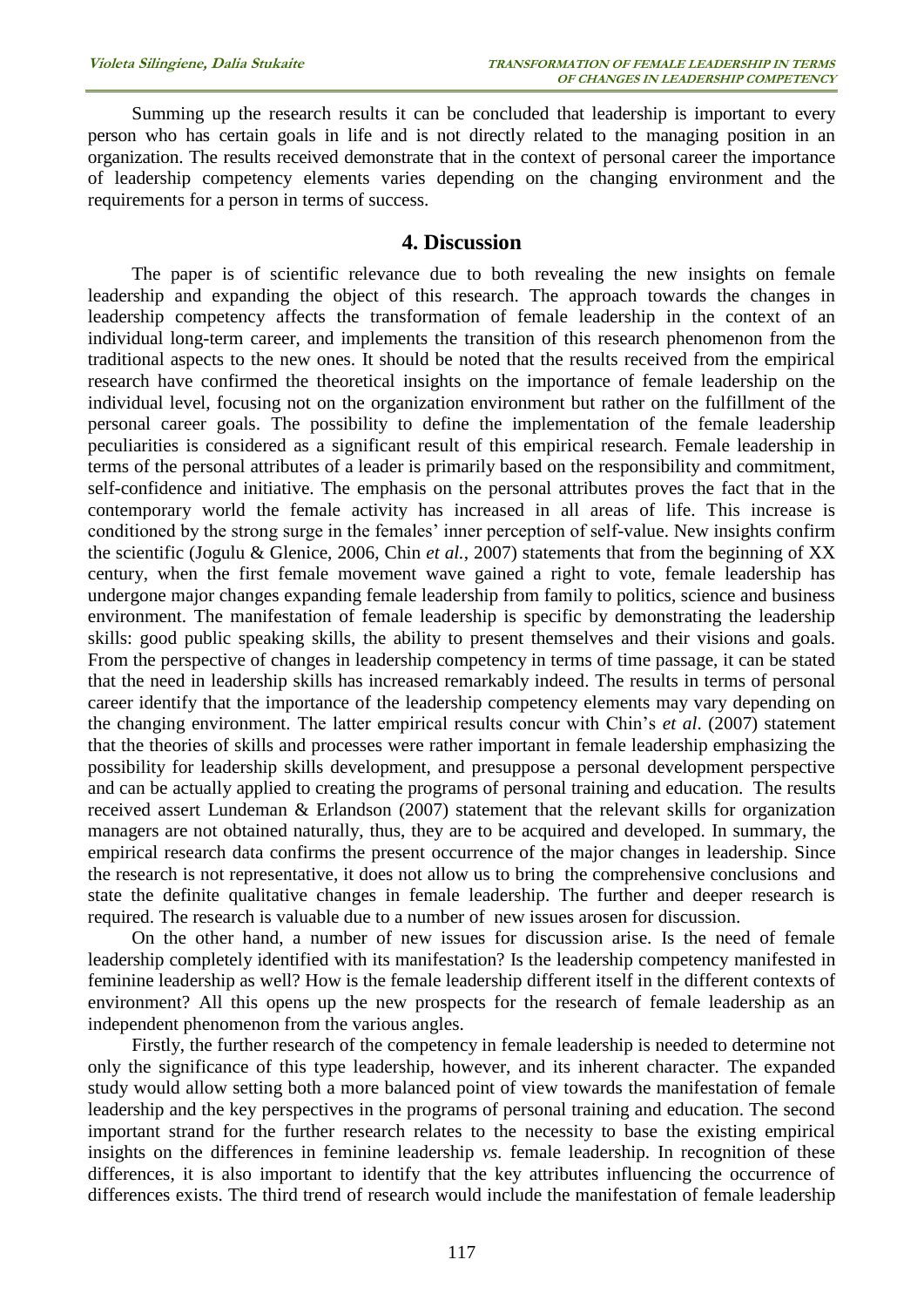on the organizational and individual levels. The future results received would disclose the relevant scientific facts about how the changing environment influences the peculiarities of female leadership.

# **References**

- Ahlstrom, P. & Karlsson, C. (2009). Longitudinal Field Studies. In C. Karlsson (Eds.), Researching Operations Management (196-235), *New York: Routledge.*
- Andersen, J. A. & Hansson, P. H. (2010). At the End of the Road? On Differences between Women and Men in Leadership Behaviour. *Leadership and Organisational development Journal,* 32 (5), 428 – 441. doi: [10.1108/01437731111146550](http://dx.doi.org/10.1108/01437731111146550)
- Arnold, K. A. & Loughlin, C. (2013). Integrating Transformational and Participative versus Directive Leadership Theories. *Leadership and Organisational development Journal,* 34 (1), 67-84. doi: [10.1108/01437731311289974](http://dx.doi.org/10.1108/01437731311289974)
- Bass, B. M. (1985). Leadership and Performance beyond Expectations. *New York: Free Press.*
- Bass, B. M. (2000). The Future of Leadership in Learning Organizations. *Journal of Leadership Studies,* 7 (3), 18-40. doi: 10.1177/107179190000700302
- Bennis, W. & Nanus, B. (1985). Leaders: Strategies for Taking Charge. *Harper and Row Publishers.*
- Byham, W., Smith, A. & Pease, M. (2002). Grow your Own Leaders. *New Jersey: Prentice-Hall.*
- Blake, R. R. & Mouton, J. S. (1985). The Managerial Grid. *Houston, TX: Gulf.*
- Boyazis, R., & McKee, A. (2005). Resonant Leadership: Renewing Yourself and Connecting with Others Through Mindfulness, Hope, and Compassion. *Harvard Business press Books.*
- Brinia, V. (2011). Men vs Women; Educational Leadership in Primary Schools in Greece: an Empirical Study. *International Journal of Educational Management,* 26 (2), 175 – 191. doi: 10.1108/09513541211201988
- Bristow, N., Bucner, K., Folkman, J. & McKinnon, P. (2005). The Leadership Skills Audit. *Cambridge.*
- Bryman, A. (1992). Charisma and Leadership in Organizations. *London: Sage Publications.*
- Chin, J. L., Lott B., Rice, J. K. & Sanchez-Hucles, J. (2007). Women and Leadership. Transforming Visions and Diverse Voices. *Malden, MA: Blackwell Publishing.* <http://dx.doi.org/10.1002/9780470692332>
- Clark, F. (1996). Leadership for Quality. Strategies for Action. *McGraw-Hill.*
- Conger, J. A. & Kanungo, R. N. (1998). Charismatic Leadership in Organizations. *London: Thousand Oaks.*
- Eagly, A. H. (2007). Female Leadership Advantage and Disadvantage: Resolving the Contradictions. *Psychology of Women Quarterly,* 31 (1), 1-12. doi: 10.1111/j.1471-6402.2007.00326.x
- Gardner, W. L. (1995). Leaders and Followers. *New York: The Free Press.*
- Goleman, D.; Boyatzis, R. E.; McKee, A. (2002). Primal Leadership: Realizing the Power of Emotional Intelligence. *Harvard Business School Press: Boston.*
- Hersey, P. & Blanchard, K. H. (1977). Management of Organizational Behavior: utilizing Human Resources. *Englewood Cliffs, NJ: Prentice Hall.*
- Hollenbeck, G. P., McCall, W. J. & Silzer, R. F. (2006). Leadership Competency Models. *The Leadership Quarterly,* 4 (17), 398-413. doi: 10.1016/j.leaqua.2006.04.003
- House, R. J. (1977). A 1976 Theory of Charismatic Leadership. In Hunt, J. G.; Larson L. L. (eds.), Leadership: the Cutting Edge (189–207). *Carbondale: Southern Illinois University Press.*
- Jogulu, U. & Glenice, J. (2006). The Role of Leadership Theory in Raising the Profile of Women Management. *Equal Opportunities International,* 25 (4), 236-250. doi: [10.1108/02610150610706230](http://dx.doi.org/10.1108/02610150610706230)
- Katz, R. L. (1955). Skills of an Effective Administrator. Harvard Business Review. In: Northouse, P. G. (2004). Leadership: Theory and Practice. *London: Sage Publications.*
- Ludeman, K. & Erlandson, E. (2006). Alpha Male Syndrome. *Boston, Massachusetts: Harvard Business School Press.*
- Mann, R. D. (1959). A Review of the Relationship between Personality and Performance in Small Groups. *Psychological Bulletin,* 56, 241-270. doi: [10.1037/h0044587](http://psycnet.apa.org/doi/10.1037/h0044587)